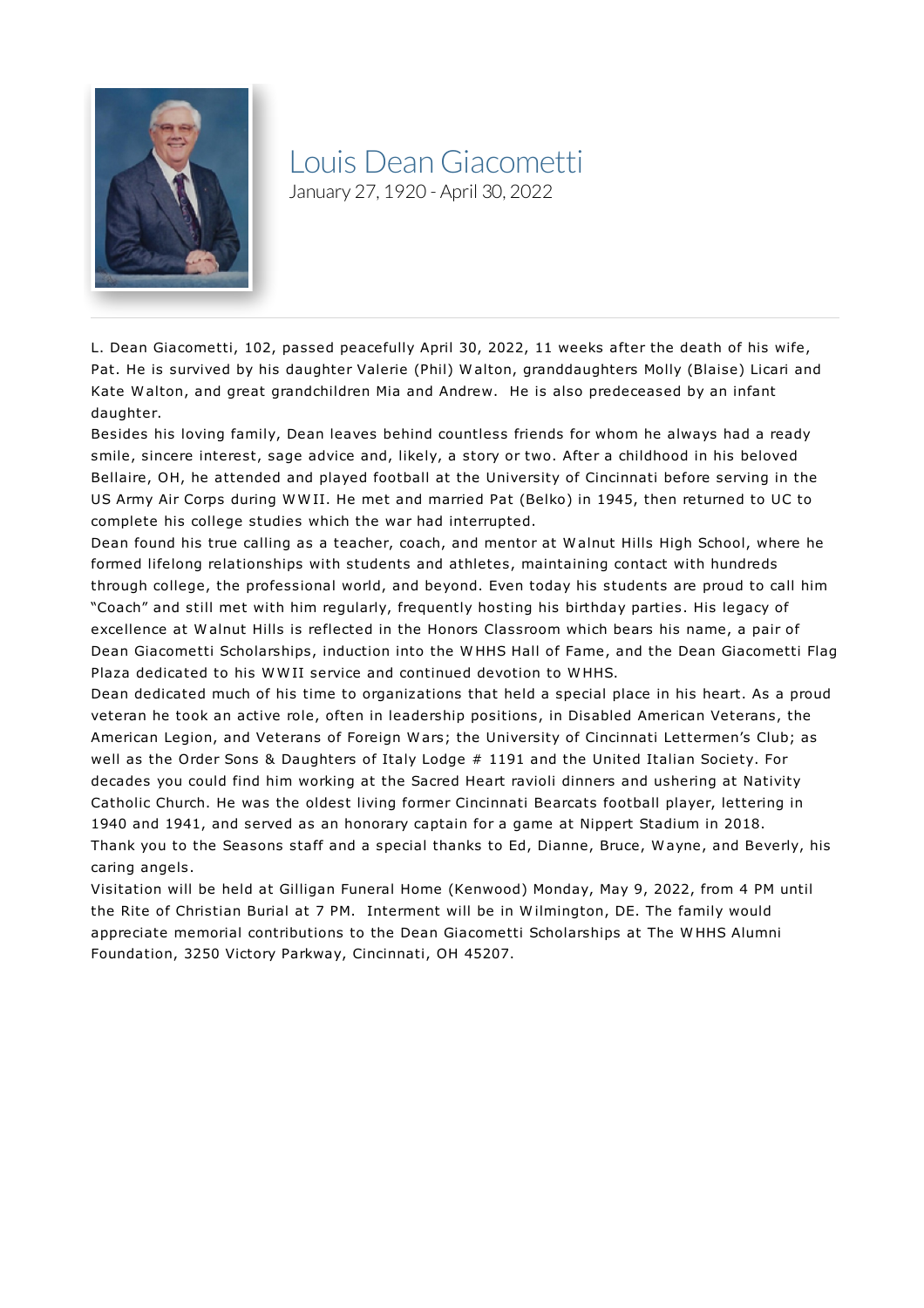## Events



**VISITATION** 9 4:00 PM- 7:00 PM Gilligan Funeral Home 8225 Montgomery Rd, Cincinnati,OH45236



Gilligan Funeral Home 8225 Montgomery Rd, Cincinnati,OH45236